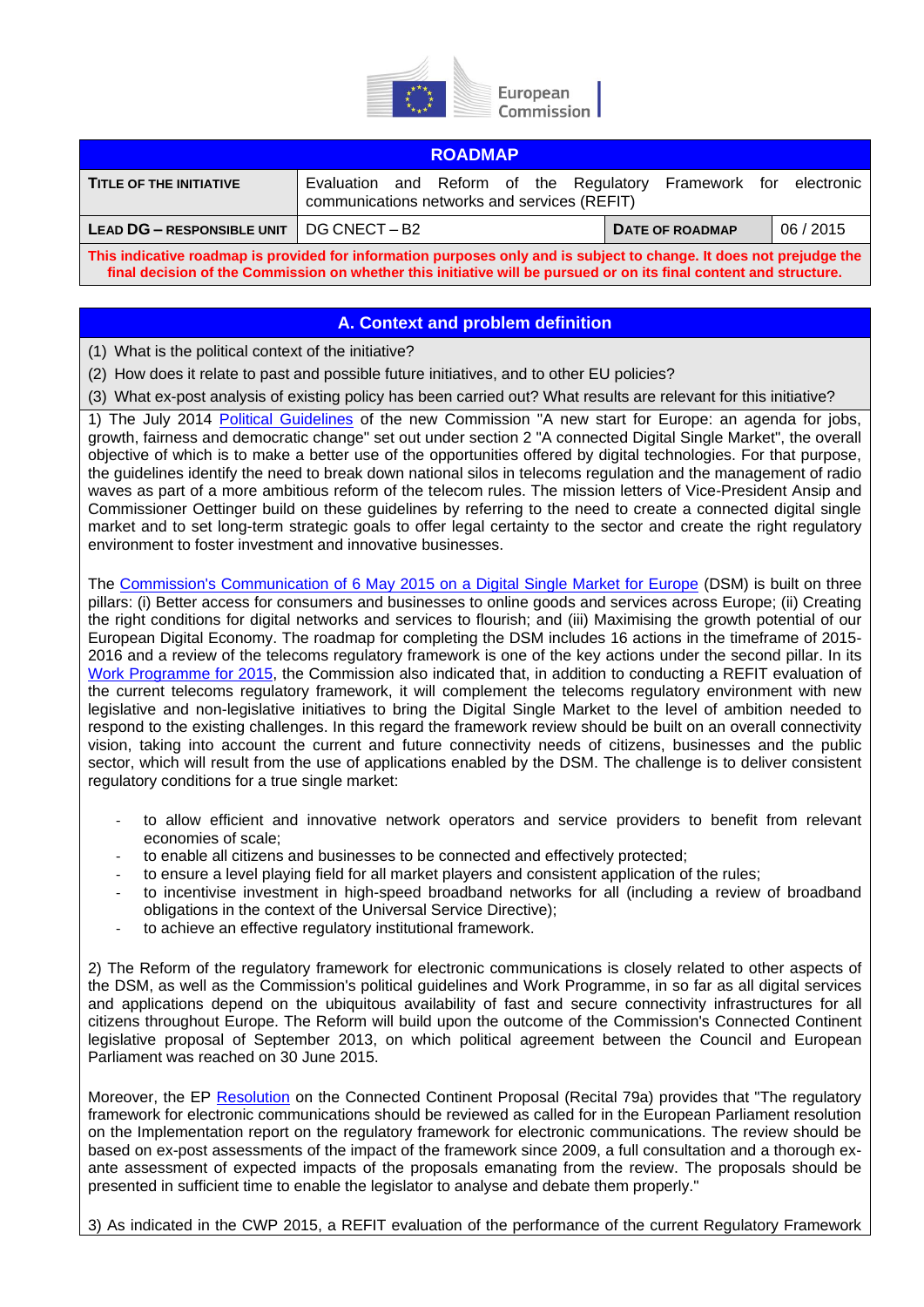(2009 Telecoms Package) with a focus on regulatory fitness will be carried out in line with the new Commission working methods, REFIT and Smart Regulation principles. The ex-post evaluation will be based at least on the five mandatory evaluation criteria listed in the new [Better Regulation Package.](http://ec.europa.eu/smart-regulation/index_en.htm) The purpose is to evaluate how the current rules have contributed to the achievement of their main objectives: promoting competition, the internal market and end-user interests. This evaluation will form a basis for eventual legislative and/or nonlegislative initiatives addressing the identified gaps and the ambition set out in the DSM.

The evaluation of the current regulatory framework is warranted not only because of the legal obligation to periodically review the functioning of the regulatory framework, but also because since the last review of 2009, electronic communications networks and services have undergone a number of structural changes (outlined in more detail in the following section).

Both backward looking evaluation (to be accompanied by a REFIT Staff Working Document) and future oriented Impact Assessment outlining policy responses to identified challenges will follow the calendar announced in the DSM Communication. These two processes will be very closely coordinated in terms of their timing and content with the envisaged adoption of eventual concrete initiatives in 2016 as set out in the DSM Communication.

The evaluation will focus on the original instruments for the regulatory framework, including the BEREC Regulation but with the exception of the Directive on privacy and electronic communications. The evaluation and review of this Directive is linked to the ongoing legislative process of the general data protection regulation (see COM(2012)11 final). The evaluation also excludes the Roaming Regulation, which is addressed in the political agreement on the Connected Continent proposal, as well as the Broadband Cost Reduction Directive, which is currently in the process of being transposed by Member States. The Radio Spectrum Policy Programme (RSPP) is subject to separate reporting obligations.

Analysis of the functioning of the existing 2009 Telecoms Package will be facilitated by the following:

- i. The Commission has closely followed the progress made towards reaching the broadband targets of the Digital Agenda for Europe as well as the development of the single market for electronic communications and the transposition and application of European rules, as regularly reported in the Digital Agenda Scoreboard and Progress Reports on EU electronic communications regulation and markets. The annual Digital Agenda Scoreboard and Progress Reports provide comprehensive data and analysis of market, regulatory and consumer developments in the sector and have already signalled a lack of harmonisation and consistency in the implementation of regulatory approaches across Member States.
- ii. Results from the EU consultation mechanism on market regulatory measures provided for in the regulatory framework (the so-called "Article 7 procedure") have also highlighted inconsistent practices by NRAs over a longer period when regulating relevant electronic communications markets.
- ii. In the context of the RSPP, the Commission is continuously monitoring the assignment of harmonised spectrum in the Union. This monitoring has detected a considerable lack of coherence across Member States with regard to the authorisation and the opening and use of spectrum bands on a technology-neutral basis for the provision of wireless broadband connectivity.
- iv. Recent evaluation of the functioning of the Body of the European Regulators for Electronic Communications (BEREC) concluded that there is room for improvement in certain areas such as internal organisation, task definition, independence, accountability and prioritisation.

#### *Background*

The regulatory framework for electronic communications networks and services (Telecoms Package) consists of:

- Directive [2002/21/EC](http://eur-lex.europa.eu/LexUriServ/LexUriServ.do?uri=CELEX:32002L0021:EN:NOT) on a common regulatory framework for electronic communications networks and services (Framework Directive);
- Directive 2002/20/EC on the authorisation of electronic communications networks and services [\(Authorisation](http://europa.eu/legislation_summaries/information_society/legislative_framework/l24164_en.htm) Directive);
- Directive 2002/19/EC on access to, and interconnection of, electronic communications networks and associated facilities [\(Access](http://europa.eu/legislation_summaries/information_society/legislative_framework/l24108i_en.htm) Directive);
- Directive 2002/22/EC on universal service and users' rights relating to electronic communications networks and services [\(Universal Service](http://europa.eu/legislation_summaries/information_society/legislative_framework/l24108h_en.htm) Directive);
- Directive 2002/58/EC concerning the processing of personal data and the protection of privacy in the electronic communications sector (Directive on privacy and electronic communications).

The original regulatory framework was supplemented with other instruments, such as Regulation 1211/2009 (BEREC Regulation), Regulation 717/2007 (Roaming Regulation), Directive 2014/61 (Broadband cost reduction) and several Commission decisions, such as Decision 676/2002/EC of 7 March 2002 on a regulatory framework for radio spectrum policy in the European Community (Radio Spectrum Decision), Decision 2002/622/EC of 26 July 2002 establishing a Radio Spectrum Policy Group (RSPG) and Decision 243/2012/EU of 14 March 2012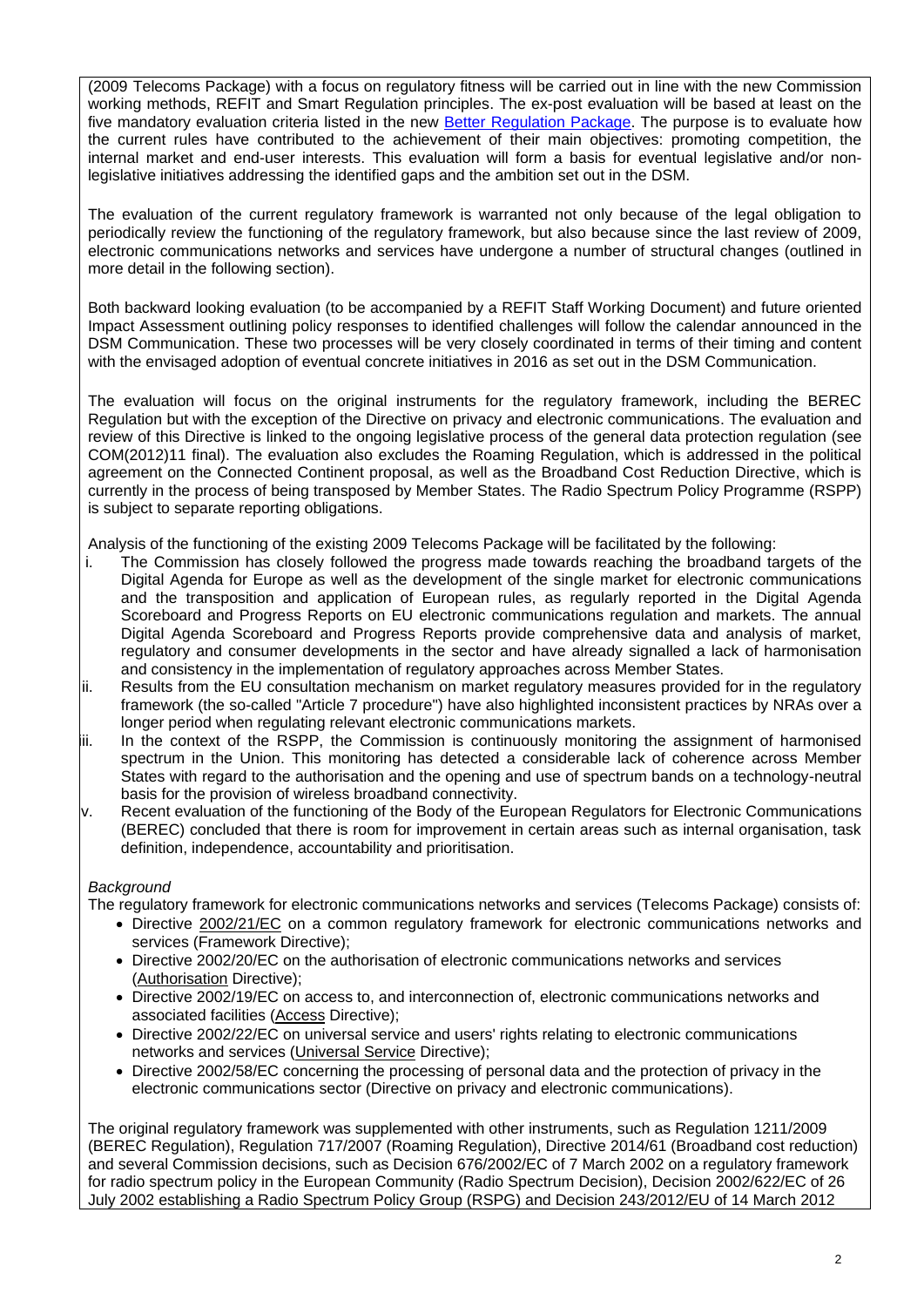establishing a multiannual radio spectrum policy programme (RSPP)

The framework is further complemented by *soft law* instruments that include Commission Recommendations relevant to the telecoms sector and which are indispensable for the application of the Regulatory Framework: Recommendation 2014/710 (relevant product and service markets for ex ante regulation), Recommendation 2010/572 (regulated access to Next Generation Access Networks), Recommendation 2013/466 (nondiscrimination and costing methodologies) and Recommendation 2009/396 (termination rates).

The Telecoms Package contains various evaluation, reporting and review obligations, such as:

- Article 25 of the Framework Directive
- Article 16 of the Authorisation Directive;
- Article 17 of the Access Directive;
- Article 15 and Article 36 of the Universal Service Directive;
- Article 18 of the Directive on privacy and electronic communications.

What are the main problems which this initiative will address?

Since the last review in 2009, electronic communications networks and services have been undergoing significant structural changes characterised by a slow transition from copper to fibre, more complex competition with the convergence of fixed and mobile networks and the rise of retail bundles, emergence of new online players (so called OTTs) along the value chains, which challenge the role of traditional providers of electronic communications networks and services in providing vertically integrated communications/audiovisual services in addition to broadband/internet access, and not least changing end-user expectations and requirements.

While the current framework has been instrumental in ensuring that markets operate more competitively, bringing lower prices and better quality of service to consumers and businesses, it can be questioned as to whether it has sufficiently promoted the transition towards high-capacity Next Generation Access (NGA) networks fit to meet future needs. In spite of the gradual extension of NGA networks (coverage of 68% in 2014), the coverage of very high-speed networks able to deal with a likely substantial future increase in demand for upload as well as download remains limited (Fibre-To-The-Premises (FTTP) coverage stood at 19% at the end of 2014). Moreover, the growth in high speed broadband subscriptions (especially above 30Mbps download) slightly slowed in 2014 compared with previous years, while growth in very high speed subscriptions (above 100Mbps) remained slow with a take-up rate of 9% of all fixed broadband connections. Overall, fixed high-speed broadband penetration still varies significantly across the Union, with some Member States continuing to trail behind on NGA take-up. This digital divide is even more pronounced if one considers the figures for rural areas (NGA coverage in rural areas stood at 25% at the end of 2014). An investment gap of  $\epsilon$  90 billion has been identified in order to meet the 100 Mbps take-up target (50% of all fixed subscriptions) for 2020.

Although telecom markets have become more integrated, progress is slow and the provision of connectivity to business and consumers remains highly fragmented and divergent across the Union. This is particularly the case for radio spectrum which is a vital building block for the deployment of broadband services. A recent study for the European Parliament assessing the achievements and failures of the current framework has shown that Europe's telecoms sector remains fragmented along national lines. This lack of integration represents a significant missed opportunity. It is estimated, for example, that the indirect benefits which could be achieved from policies fostering a consistent regulatory approach for business communications alone amount to  $\epsilon$  90 billion p.a.

Whilst the lack of consistency in the regulatory approach taken at national level is not solely attributable to the regulatory set-up in the EU, it has become apparent over the past years that it is – to a degree at least – the result of the institutional set-up and the way the various institutional players (i.e. mainly the national regulators, the Body of European Regulators, i.e. BEREC, and the European Commission) interact and can influence the regulatory outcome.

Following IP convergence and a demand shift from voice to data traffic, traditional electronic communications service (ECS) providers are increasingly competing with IP and software-based business models. Over-the-top (OTT) services such as VoIP, messaging and also social networks are more and more used by end-users as substitutes for traditional ECS such as voice telephony and SMS for interpersonal communications. There is some evidence of a chain of functional substitutability encompassing traditional ECS, OTT communication services and OTT platforms with a communication element. Such OTT services, however, are at this stage not subject to the same regulatory regime, as the current scope of the EU regulatory framework is centred on the definition of ECS, which requires inter alia "conveyance of signals". As a consequence, the issue of a level playing field has been raised, namely that only some, but not all, providers of competing services have to comply with various sector-specific obligations. The emergence of substitutable OTT services therefore calls for a reevaluation of the existing provisions, aimed at achieving a situation where providers of competing or comparable services would be subject to the same obligations and would also enjoy the same rights. At the same time, the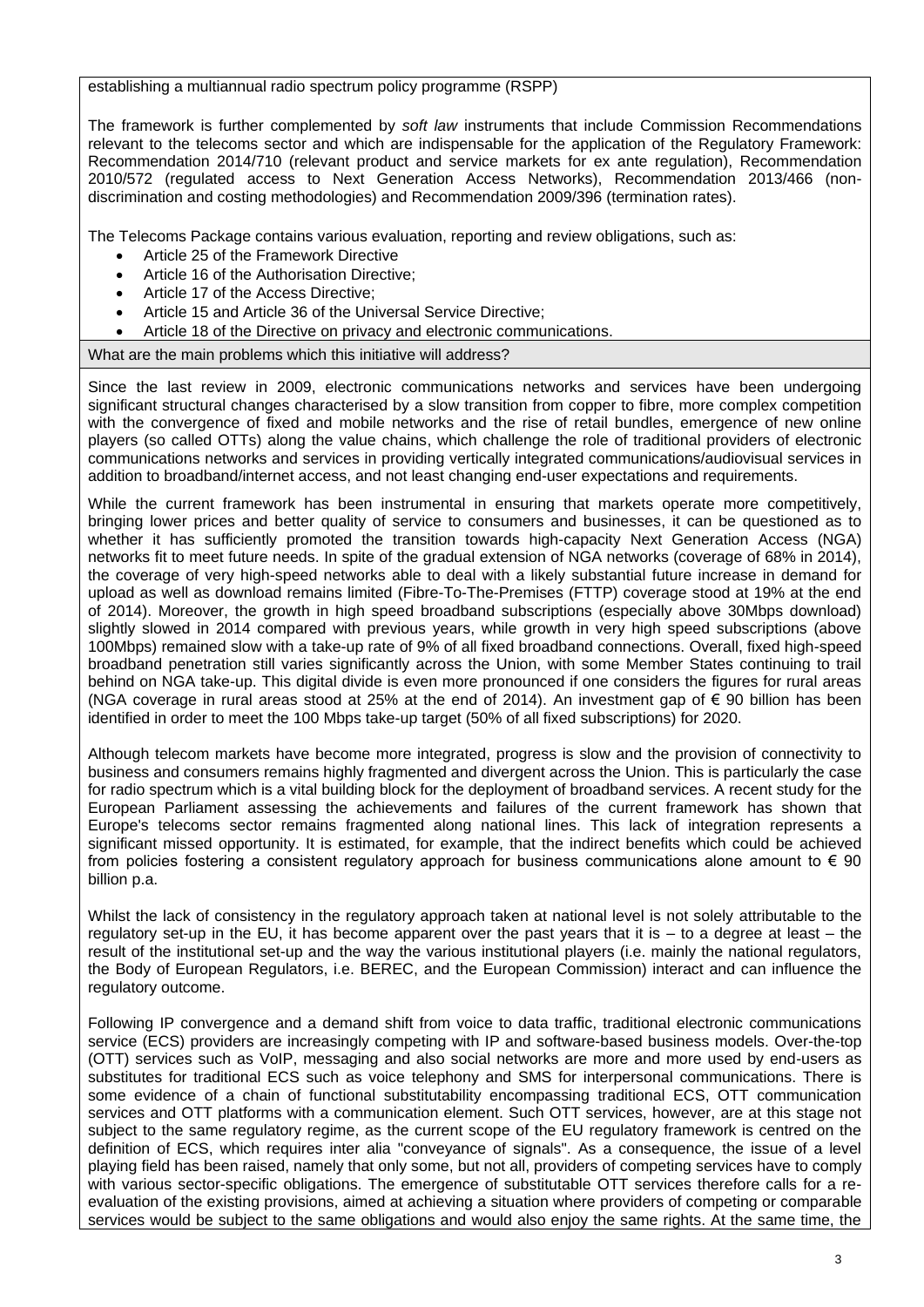communications sector has seen important technological and commercial innovations which may also require a modernisation of the applicable regulatory framework.

The REFIT evaluation of the 2009 Telecoms Package, as well as consultations and studies planned for 2015, will further identify issues and problems that should be addressed by the Reform of the current regulatory framework. These issues will be subject to wide public consultation. The main problems will be identified in this process and addressed in the legislative proposals in 2016.

Who will be affected by it?

The Reform of the regulatory framework will directly affect the sector providing electronic communications networks and communications services (e.g. telecoms operators, online service providers) and consequently users of those services (users' associations and end-users). It will involve national governments, national regulatory authorities, BEREC and industry associations. It may also affect other parties, such as employee representatives.

Is EU action justified on grounds of subsidiarity? Why can Member States not achieve the objectives of the proposed action sufficiently by themselves? Can the EU achieve the objectives better?

EU action is justified by the requirement in the current EU regulatory framework periodically to review the functioning of the current rules. The aim of the review is to address market fragmentation and ensure better harmonisation of the regulatory environment in order to promote better outcomes, especially in respect of highspeed connectivity, in the interests of achieving a Digital Single Market.

# **B. Objectives of the initiative**

What are the main policy objectives?

The main policy objective is to identify the most appropriate measures to align the current regulatory framework for electronic communications to the needs of a well-functioning Digital Single Market, in particular by supporting the achievement of public policy goals related to ubiquitous and accessible high-speed connectivity. The initiative also aims at simplifying regulation and reducing administrative burden. It should support the overall connectivity vision of a Digital Single Market in which all Europeans should be connected to high-speed internet everywhere by ensuring the widest coverage of areas where citizens live, work, gather and travel in the EU with unconstrained connectivity at affordable prices.

An investigation into the cost of non-Europe has shown that the untapped economic potential of the single market for telecoms corresponds to an increase of 0.9% of annual GDP amounting to 110 billion euros for the sector and even more in indirect gains for the economy as a whole. Over the wider economy, at least 4% additional GDP (EU 27) could be gained in the longer term (between 2010 and 2020) by stimulating further adoption of ICT and digital services through the creation of a digital single market.

Do the objectives imply developing EU policy in new areas?

This is a policy area which is subject to constant and rapid technological and market development. The follow-up initiatives may imply a full revamp of the existing EU regulatory framework for electronic communications, in coordination with other policy developments in the field of the Digital Single Market.

# **C. Options**

(1) What are the policy options (including exemptions/adapted regimes e.g. for SMEs) being considered?

(2) What legislative or 'soft law' instruments could be considered?

(3) How do the options respect the proportionality principle?

The policy options and relevant instruments will be defined in detail at a later stage to take account of the results of the REFIT evaluation and the results of the public consultation and relevant studies.

The review will have to address all three pillars of the current framework, namely (a) the network pillar, with the aim to ensure a consistent and predictable regulatory environment that is supportive for infrastructure investments in both fixed and wireless networks; (b) the service pillar, with the aim to ensure a modernised regulatory regime for electronic communication services in a world of diverse online services, and (c) the governance pillar, with the aim to ensure that markets are regulated in a consistent manner across the EU, including as regards spectrum, in order to foster the creation of a true single telecoms market through the emergence of electronic communications services provided at an efficient scale throughout the EU.

Addressing these three areas entails various policy options and sub-options. As for the network pillar, the review will need to assess inter alia whether the current policy and regulatory objectives are still fit for purpose or whether they should be complemented with a stronger emphasis on investment as a policy objective. Furthermore, it will need to be assessed whether the current market regulation and in particular access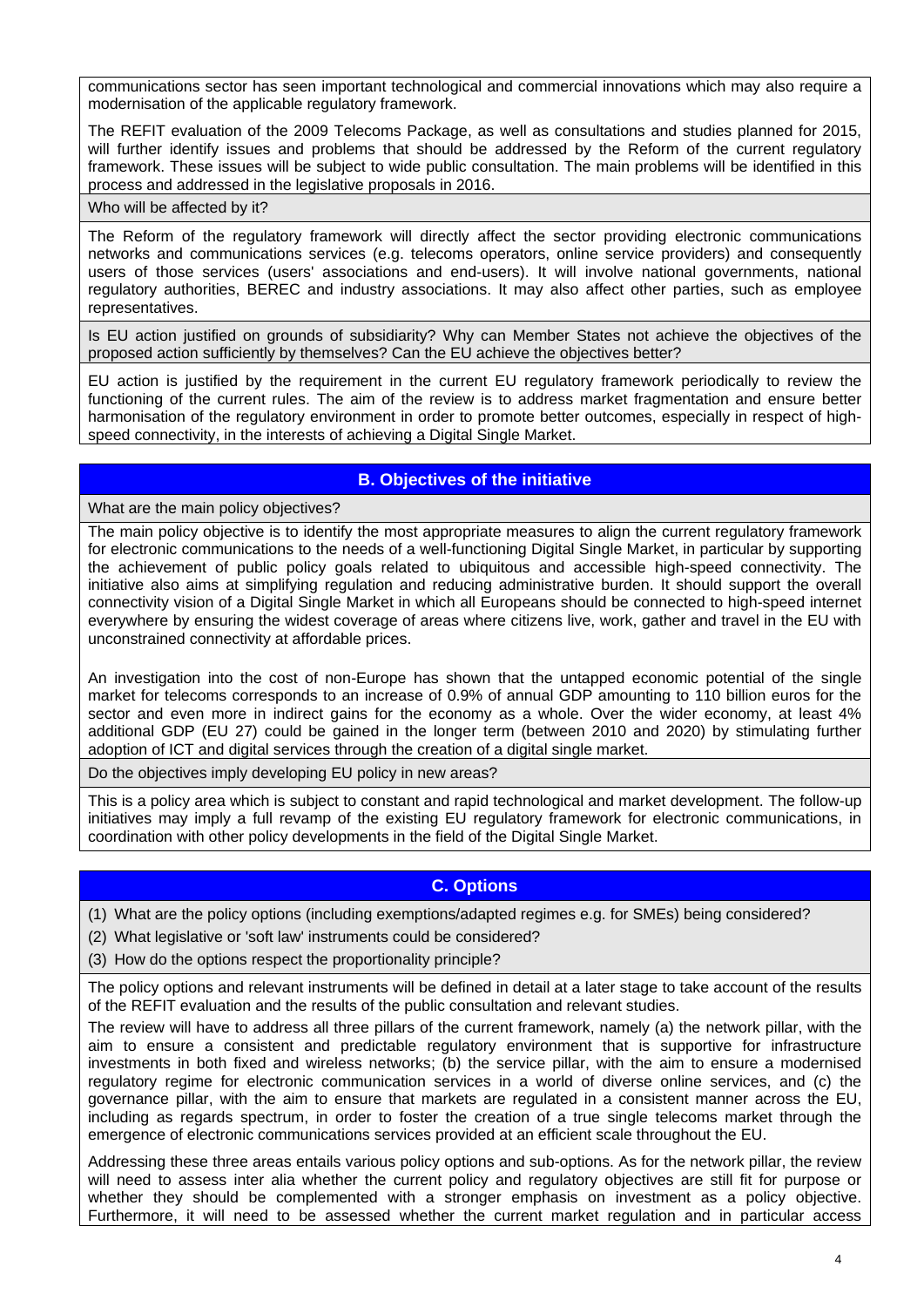regulation could be streamlined and eventually simplified. In certain areas, primarily rural, private investments might not be expected on the basis of current regulatory incentives, due to long-run cost structures and low longterm returns on investment. This calls for reassessing the appropriate degree of complementarity between sector-specific access regulation and other regulations and measures which enable efficient public intervention.

With regard to wireless access, the policy options will explore the need for greater coordination and consistency, compared to the current situation, in the way spectrum use is authorised in Europe and whether this could require a revision of the regulatory framework for electronic communications which sets fundamental principles and certain operational requirements for spectrum allocation and assignment.

As for the services pillar, the review will have to evaluate to what extent the currently applicable provisions are still fit for purpose or have become obsolete and how they need to be amended in order to respond to today's and future challenges. Secondly, because of the recent emergence of new types of players offering communications services, the scope of the regulatory regime for the future should create a level regulatory playing field for functionally substitutable and competing services. Such a level playing field is expected to incentivise investment by all actors of the value chain and enable innovation while modernising the safeguards for end-users and thereby boosting the demand for communications services.

Regarding the universal service provisions in the current framework, the review will evaluate whether the current concept of the universal service should be maintained or modified and whether the current scope of mandatory services is compliant with the market and technological developments. In particular, the role of broadband as part of universal service and its implications on the financing mechanism will have to be carefully assessed.

With regard to the governance pillar, the changing market and technological environment requires an assessment as to whether the current institutional framework and the role of bodies in which the Member States' authorities are themselves represented – such as the Body of European Regulators for Electronic Communications or the Radio Spectrum Policy Group - should be adapted or reinforced in order to enhance their capacity to contribute to a consistent and predictable regulatory environment supporting the connectivity ambition set out in the DSM strategy.

The proposed work stream will enable the elaboration of options for each of the pillars and the assessment of their impacts.

#### **D. Initial assessment of impacts**

What are the benefits and costs of each of the policy options?

The impacts of various options will be assessed in detail at a later stage. The anticipated overall impact of an adapted regulatory regime is expected to be conducive to competition and investment for the benefit of sector, economy and users. More streamlined regulation will likely decrease regulatory and administrative burdens.

Could any or all of the options have significant impacts on (i) simplification, (ii) administrative burden and (iii) on relations with other countries, (iv) implementation arrangements? And (v) could any be difficult to transpose for certain Member States?

Not relevant at this stage.

(1) Will an IA be carried out for this initiative and/or possible follow-up initiatives?

(2) When will the IA work start?

(3) When will you set up the IA Steering Group and how often will it meet?

(4) What DGs will be invited?

1) An impact assessment is planned for the initiatives following the evaluation (i.e. eventual Commission proposals).

2) The work on the impact assessment of the eventual Commission proposals started in April 2015 and will proceed in close coordination with the on-going evaluation of the current framework.

3) An Inter-Service Steering Group was set up in May 2015. The role of the ISG is to steer all major points of the ex-post evaluation and IA work.

4) The main DGs with which to coordinate closely include: SG, COMP, JUST, GROW, LS, other DGs.

(1) Is any option likely to have impacts on the EU budget above  $\epsilon$  5m?

(2) If so, will this IA serve also as an ex-ante evaluation, as required by the Financial Regulation? If not, provide information about the timing of the ex-ante evaluation.

1) No such impact expected for the evaluation.